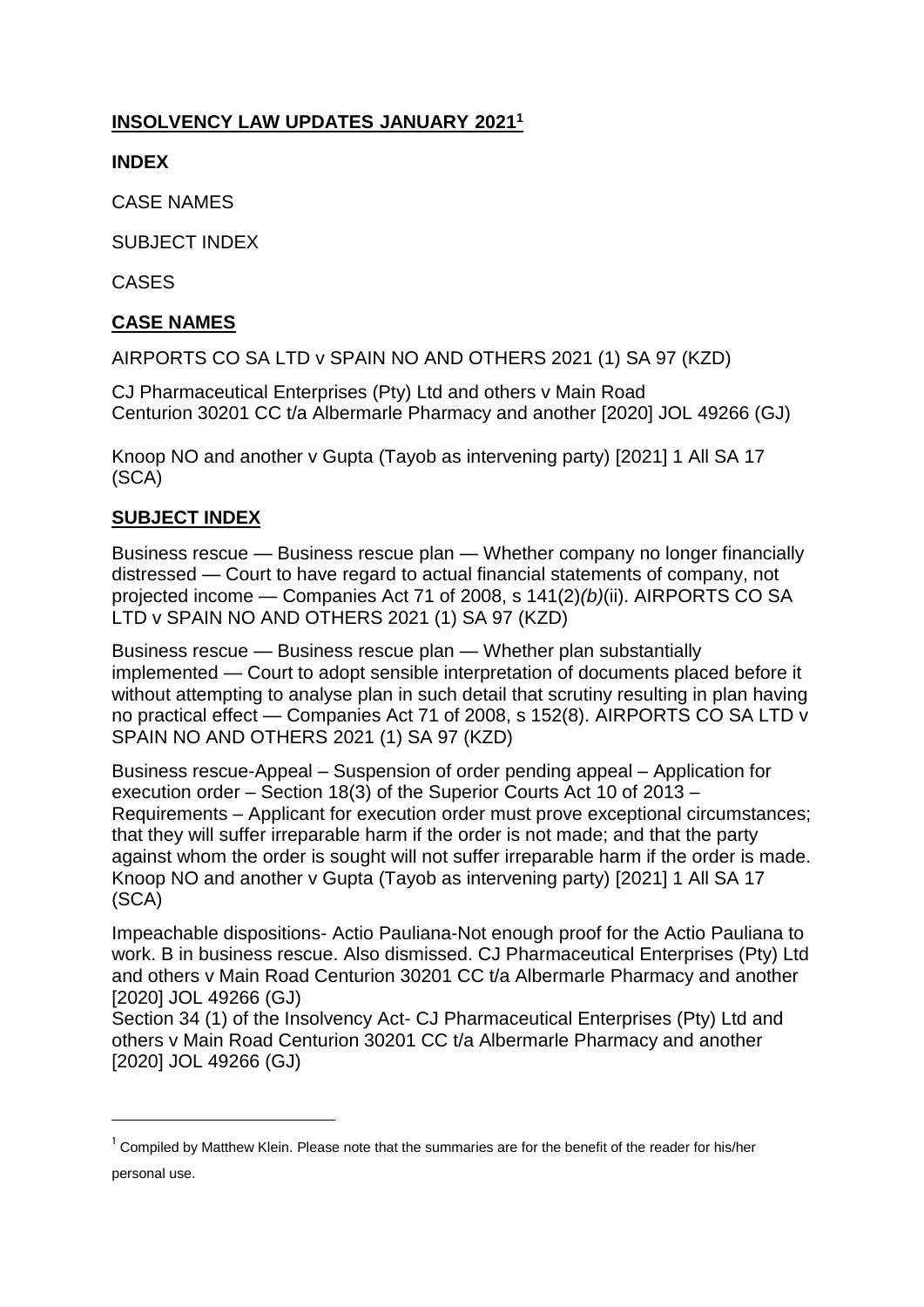### **CASES**

### **CJ Pharmaceutical Enterprises (Pty) Ltd and others v Main Road Centurion 30201 CC t/a Albermarle Pharmacy and another [2020] JOL 49266 (GJ)**

Section 34 (1) of the Insolvency Act-

Impeachable dispositions- Actio Pauliana-Not enough proof for the Actio Pauliana to work. B in business rescue. Also dismissed.

A bought business on 30 November 2019 from B. Applicants want to declare sale void based on section 34 alternatively fraud, the Actio Pauliana, that diminished asset base, common law. Applicants also seek to place seller B in business rescue. Common cause no notices published.

What is the meaning of "void"? Void for the purpose of recovering payment of their debts. In casu the six months had transpired. But the application was launched within 6 months, yet the court found that it is not a proceeding instituted against B nor was it a declarator concerning creditor's rights.

The court ruled that "void" does not mean "void against all persons" Section 34 (1) cannot work in casu.

Not enough proof for the Actio Pauliana to work. B in business rescue. Also dismissed.

 **'trader'** means any person who carries on any trade,business, industry or undertaking in which property is sold, or is bought,exchanged or manufactured for purpose of sale or exchange, or in which building operations of whatever nature are performed, or an object whereof is public entertainment, or who carries on the business of an hotel keeper orboarding-house keeper, or who acts as a broker or agent of any person in thesale or purchase of any property or in the letting or hiring of immovableproperty; and any person shall be deemed to be a trader for the purpose of thisAct (except for the purposes of subsection (10) of section *twenty-one)* unlessit is proved that he is not a trader as hereinbefore defined: Provided that ifany person carries on the trade, business, industry or undertaking of sellingproperty which he produced (either personally or through any servant) by meansof farming operations, the provisions of this Act relating to traders onlyshall not apply to him in connection with his said trade, business, industry orundertaking;

Section 34 (3) of the Insolvency Act

#### **34 Voidable sale of business**

 (1) If a trader transfers in terms of a contract anybusiness belonging to him, or the goodwill of such business, or any goods orproperty forming part thereof (except in the ordinary course of that businessor for securing the payment of a debt), and such trader has not published anotice of such intended transfer in the *Gazette* , and in two issues ofan Afrikaans and two issues of an English newspaper circulating in the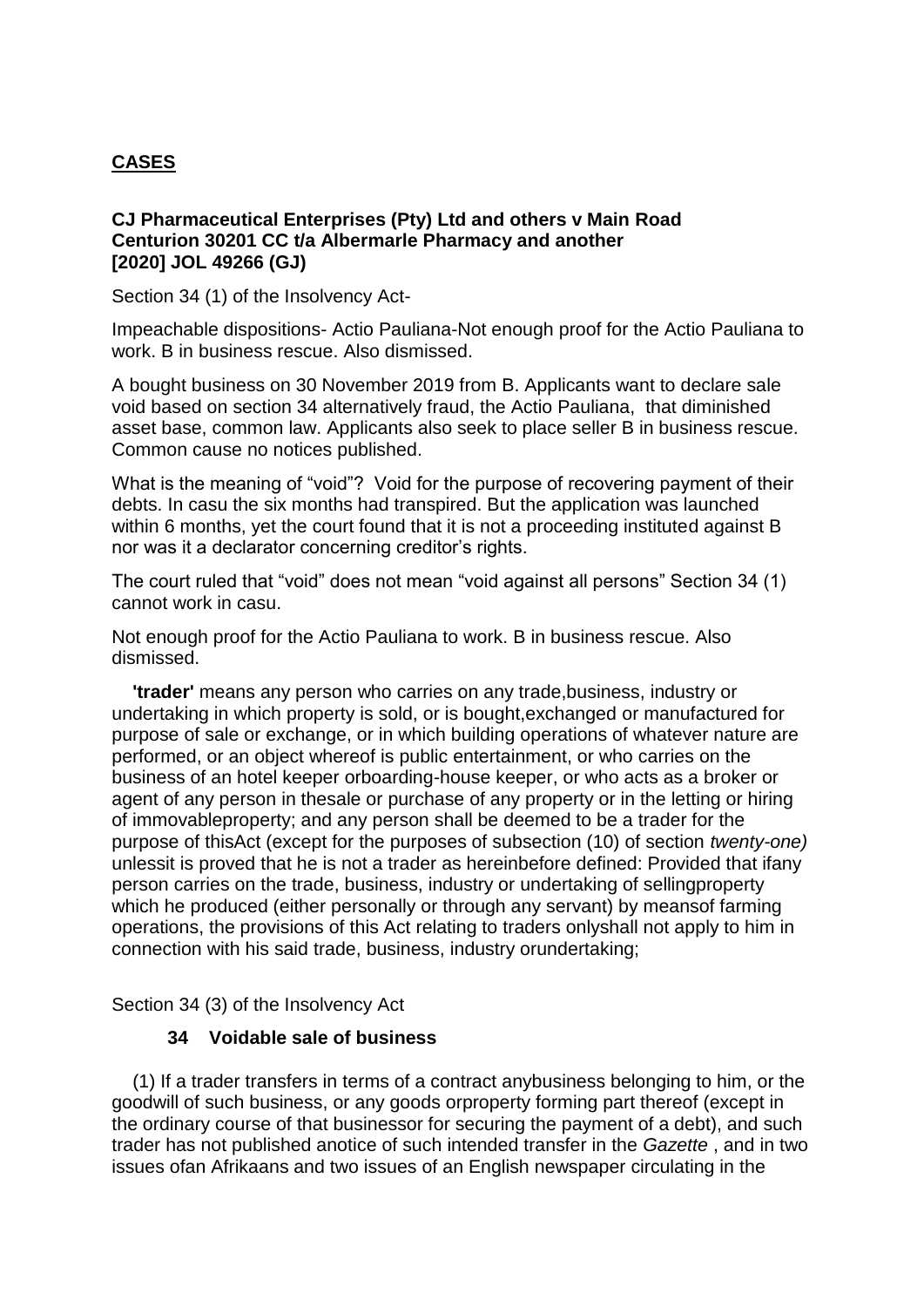districtin which that business is carried on, within a period not less than thirty daysand not more than sixty days before the date of such transfer, the said transfershall be void as against his creditors for a period of six months after suchtransfer, and shall be void against the trustee of his estate, if his estate issequestrated at any time within the said period.

[Sub-s. (1)substituted by s. 12 of Act 32 of 1952, by s. 2 *(a)* of Act 27 of 1987and by s. 1 *(a)* of Act 6 of 1991.]

 (2) As soon as any such notice is published, everyliquidated liability of the said trader in connection with the said business,which would become due at some future date, shall fall due forthwith, if thecreditor concerned demands payment of such liability: Provided that if suchliability bears no interest, the amount of such liability which would have beenpayable at such future date if such demand had not been made, shall be reducedat the rate of eight per cent per annum of that amount, over the period betweenthe date when payment is made and that future date. [Sub-s. (2) amendedby s. 2 of Act 101 of 1983.]

 (3) If any person who has any claim against the said trader in connection with the said business**, has before such transfer**, **for the purpose of enforcing his claim**, instituted proceedings against the said trader-

in any court of law, and the person to whom the said business was transferred knew at the time of the transfer that those proceedings had been instituted; or

 *(b)* in a Division of the Supreme Court having jurisdiction in the district in which the said business is carried on or in the magistrate's court of that district,

the transfer shall be void as against him for the purpose of such enforcement. [Sub-s. (3)substituted by s. 2 *(b)* of Act 27 of 1987 and by s. 1 *(b)* of Act6 of 1991.]

 (4) For the purposes of this section 'transfer', when used as a noun, includes actual or constructive transfer of possession, and, when used as a verb, has a corresponding meaning.

#### **AIRPORTS CO SA LTD v SPAIN NO AND OTHERS 2021 (1) SA 97 (KZD)**

Business rescue — Business rescue plan — Whether company no longer financially distressed — Court to have regard to actual financial statements of company, not projected income — Companies Act 71 of 2008, s 141(2)*(b)*(ii).

Business rescue — Business rescue plan — Whether plan substantially implemented — Court to adopt sensible interpretation of documents placed before it without attempting to analyse plan in such detail that scrutiny resulting in plan having no practical effect — Companies Act 71 of 2008, s 152(8).

The applicant, a state-owned entity as intended in the Public Finance Management Act 1 of 1999 (the PFMA), leased premises to the second respondent to carry on business as a restaurant in an airport. Later, following a resolution taken in September 2017 under the Companies Act 71 of 2008 (the Act), the applicant was placed in business rescue. The first respondent was appointed as the business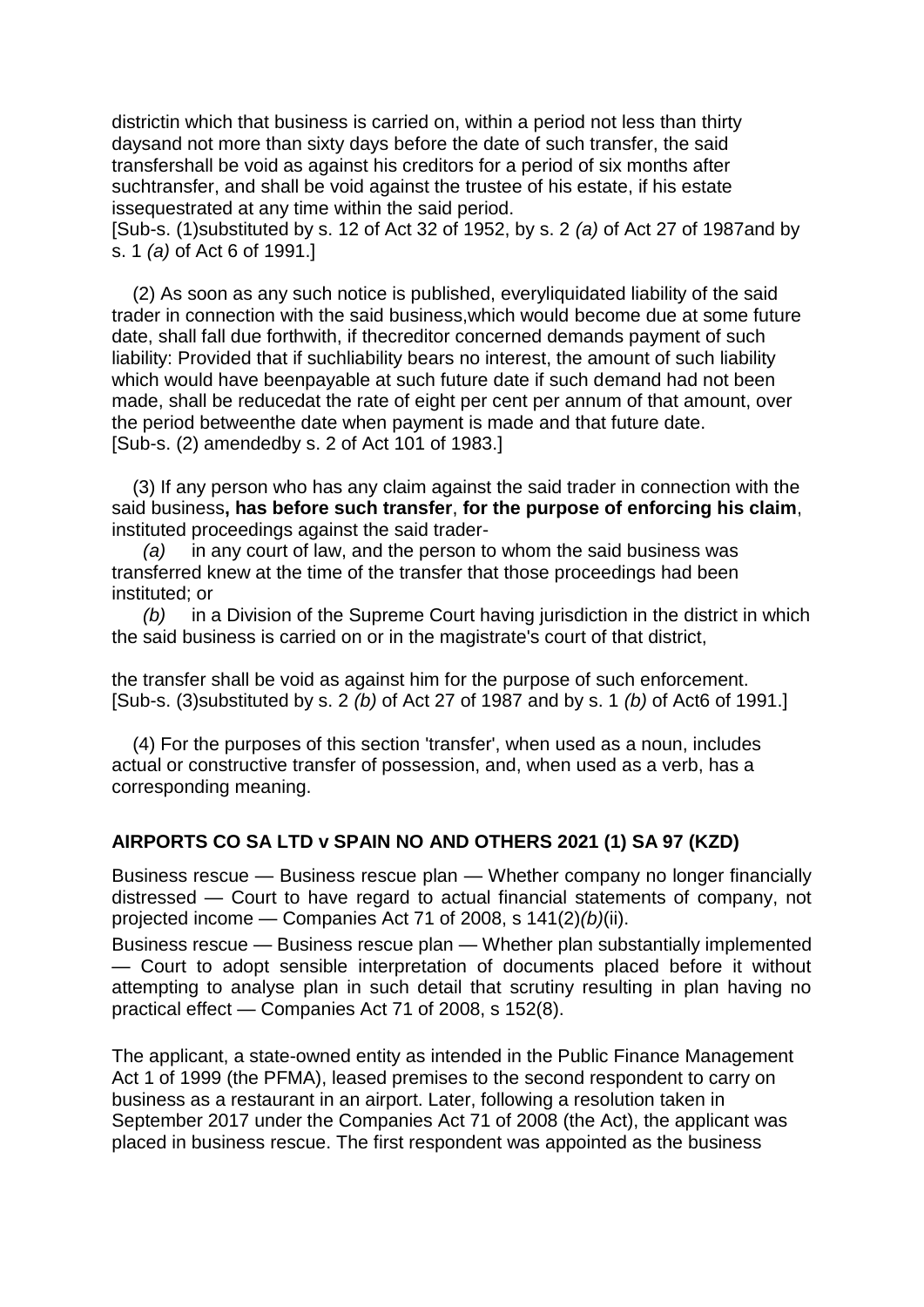rescue practitioner. The applicant's claim against the second respondent was for more than R5 million.

The background facts were that the applicant and the second respondent had concluded the lease agreement (the original lease) in August 2009. The lease period was from May 2010 to April 2015. The second respondent fell into arrears and the applicant instituted an action which was not finalised. An application for the eviction of the second respondent was also not persisted in. Instead, the applicant continued trading and placed itself in business rescue.

In the present proceedings the applicant sought an order compelling the first respondent to end business rescue under s 141(2)*(b)*(ii) and to give notice that the applicant was no longer financially distressed under s 152(8) of the Act. The business rescue plan put forward by the first respondent provided for the continued occupation of the business premises by the second respondent despite the institution of eviction proceedings by the applicant. Relying on correspondence between it and the applicant, the second respondent sought to show that the original lease had been extended almost a year after it had expired. The validity of this renewed lease agreement, for which fair tender procedures were not followed, was in issue before the court.

The first respondent argued that security of tenure was necessary for the survival of the business. Being a state-owned entity, the applicant was obliged under the PFMA to follow fair tender procedures before concluding any contract for goods or services. The applicant contended in the light of this that it was being held to an unlawful agreement. For its part the second respondent contended that even if the agreement was unlawful, it remained valid and binding until set aside on review, for which no application had been brought in the present case.

#### **Held**

As a state-owned enterprise, the applicant had a constitutional duty to follow a fair process in concluding a lease extension. Its conduct could not simply be ignored and had to be set aside in a direct or an indirect review (see [22]). Since the applicant never sought a review, it could not complain that it was being held to an unlawful agreement (see [25]).

The principal issue before court was whether the applicant made out a case that the second respondent was no longer in financial distress (see [27]). The applicant's case was based on assumptions drawn from the business rescue plan and the financial indications in it, the highwater mark being its allegation that, having regard to the projected cashflow surplus reflected in the business plan, it had to be concluded that the second respondent had generated sufficient cashflow to settle admitted debts as recorded in the business rescue plan. (See [27].) That was hardly a sufficient basis on which to conclude that the second respondent was no longer in financial distress, which had to be ascertained with reference to cashflow projections in its actual financial statements. The true test of the liquidity of a business could only be assessed by having regard to the 'actuals' in terms of cashflow statements and the ability of the business to meet its day-to-day expenses. (See [28].)

In determining whether the business rescue plan had been substantially implemented as intended in s 152(8), the court had to adopt a sensible interpretation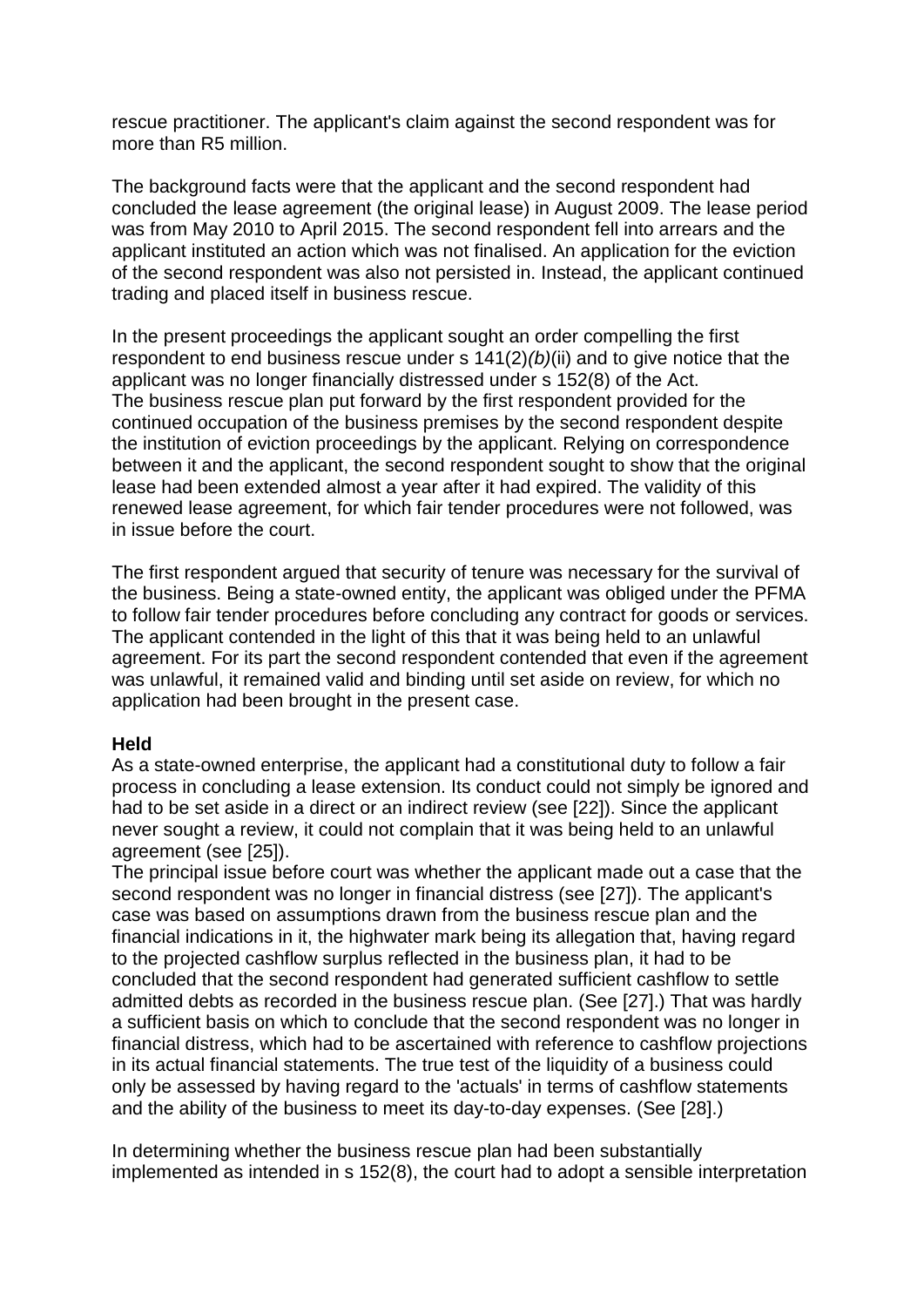of the documents before it, without attempting to analyse the plan in such detail that the scrutiny under which it was placed resulted in the plan having no practical effect. There was, however, nothing before the court to indicate how far the process had gone and neither was there anything before the court in terms of the negotiations towards the conclusion of a lease between the applicant and the second respondent, as directed in terms of the plan. The applicant accordingly failed to discharge the onus of establishing that the first respondent had achieved substantial implementation of the business rescue plan. (See [31] – [33].) Application accordingly dismissed (see [34]).

### **Knoop NO and another v Gupta (Tayob as intervening party) [2021] 1 All SA 17 (SCA)**

Appeal – Suspension of order pending appeal – Application for execution order – Section 18(3) of the Superior Courts Act 10 of 2013 – Requirements – Applicant for execution order must prove exceptional circumstances; that they will suffer irreparable harm if the order is not made; and that the party against whom the order is sought will not suffer irreparable harm if the order is made.

The respondent, together with her husband and his two brothers (collectively referred to as the "Guptas"), were shareholders in equal shares of two companies ("Islandsite" and "Confident Concept") which were controlled by a holding company ("Oakbay"). The two companies were placed under supervision and went into voluntary business rescue on 16 February 2018 after major South African banks ceased to offer them banking facilities due to allegations made about the Guptas.

The appellants, Mr Knoop and Mr Klopper, were appointed as the business rescue practitioners ("BRPs") of the companies. Disputes between the BRPs and Oakbay's Chief Executive Officer and other employees led to the respondent applying to the High Court for the removal of the BRPs in terms of section 139(2) of the Companies Act 71 of 2008. The granting of the order saw the appellants lodging an application for leave to appeal against the removal order. In turn, the respondent brought an application for leave to execute. The BRPs' application or leave to appeal was granted and an execution order was also granted to the respondent in terms of sections 18(1) and (3) of the Superior Courts Act 10 of 2013. That led to the present urgent appeal by the BRPs.

Pending the hearing of the urgent appeal, the execution order was suspended in terms of section 18(1) of the Superior Courts Act. The Full Court, however, granted an order that the urgent appeal would not suspend the operation of the execution order and new BRPs were appointed. The intervening party in the present appeal ("Mr Tayob") was the new BRP of Islandsite. The actions taken by the new BRPs included withdrawal of the appellants' appeals against the removal order and purported termination of the business rescue.

**Held** – The first question to be addressed was whether the execution order was appealable. Section 18(1) of the Superior Courts Act provides for automatic suspension of an order pending the outcome of an appeal against it. As a safeguard against irreparable prejudice caused by a court granting an execution order when it should not have done, so the aggrieved party has an automatic urgent right of appeal. An appeal against an execution order is one of right and the party that obtained the execution order cannot object to it. If they wish to sustain the execution order, they